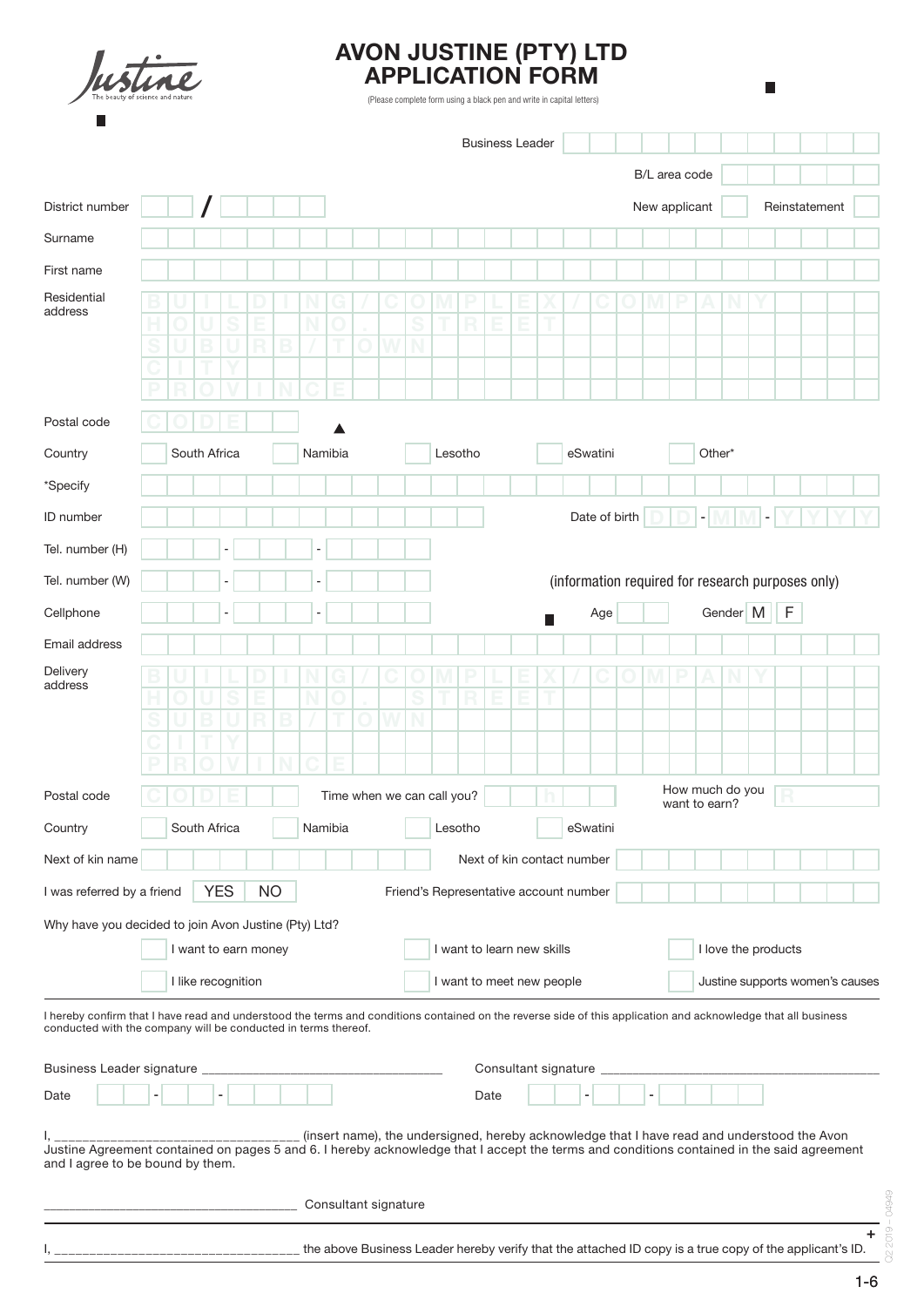# AVON JUSTINE (PTY) LTD ACCOUNT APPLICATION – TERMS AND CONDITIONS

#### PART A

\* Part A not applicable to Business Leaders

### The Applicant and the Company mutually agree:

- 1. The Company appoints the Applicant as a sales Consultant for Justine products:-
- 2. Nothing contained in this agreement shall constitute the Applicant an employee, agent or partner of the Company, nor as having, express or implied, any authority to assume or create any obligation or liability on behalf of or in the name of the Company.
- This agreement shall continue until terminated and may be terminated by either party at any time.
- 4. The Applicant will receive a trade discount on Avon Justine (Pty) Ltd's recommended retail price inclusive of VAT.
- 5. The Company reserves the right to vary trading terms with prior notice
- 6. The Company shall be under no obligation to accept any order placed by the Applicant if payment for goods previously delivered is outstanding for longer than 21 (twenty-one) days, or exceeds his/her/its credit limit with the Company.
- 7. The Company may levy penalties in compliance with the National Credit Act, 34 of 2005, as amended where additional costs are incurred by the Company directly as a result of payments being withheld.
- 8. The Applicant shall use his or her best efforts to enhance the image of the Company and the products of the Company.
- 9. This agreement contains all the express provisions agreed on by the parties and the parties waive the right to rely on any alleged express provision not contained in the agreement.

### PART B

### Conditions for Applicant's Account

- 1. The Applicant hereby consents to the Company making enquiries, as it may deem necessary, relating to the Applicant's credit record and trade references with any credit reference agency or third party.
- 2. The Company shall at all times have the absolute right, in its sole discretion, to immediately discontinue or suspend the Applicant's account/credit facility. The Company shall, in the event of such right being exercised, provide the Applicant with 10 (ten) days written notice of such discontinuation or suspension (as the case may be) and the full balance then owing by the Applicant to the Company shall immediately become due and payable on demand. The Applicant hereby consents to the Company providing notice in respect of balances outstanding or due and/or such discontinuation or suspension via SMS, MMS and/or email address as reflected on its records.
- 3. The Applicant shall diligently observe and adhere to the credit limit applicable from time to time and shall promptly make payments to the Company of all amounts due to the Company by no later than 21 (twenty-one) days of invoice, The Company shall be entitled to increase the Applicant's credit limit on an annual basis after giving notice to the Applicant and the Applicant has expressly agreed to the increase of the credit limit and the extent to which their credit limit should be increased.
- 4. In the event of the Applicant, at any time, exceeding the credit limit or not paying any amount to the Company timeously, or generally being in any default of any of its obligations to the Company (whether in terms of this agreement or otherwise), then the Company shall have the right (without limiting any of the other rights of the Company) to refuse to render any further services and/ or supply any goods to the Applicant.
- 5. The Applicant acknowledges that the credit facilities applied for, will come into operation only upon acceptance by the Company of this application. The Company shall give notice to the Applicant of its acceptance hereof in any manner or form. Pending the acceptance of this application, any business shall be conducted, on a cash basis (cash with order).
- The Applicant indemnifies and holds the Company harmless against all claims, fines, penalties, action, proceedings, judgments, damages, losses, costs, expenses or other liabilities caused, whether negligently or otherwise, by the non-observance or non-compliance by the Applicant in terms of this agreement.

## PART C

#### General terms and conditions

- 1. In the application set out in this document, these general terms and conditions shall apply:
- 1.1 the following words and expressions shall bear the following meanings:
- 1.1.1 "the Applicant" means either the Consultant or the Business Leader, as reflected on the front page of this application;
- 1.1.2 "the Company" means Avon Justine (Pty) Limited, registration number 1964/002772/07;
- 1.2 unless the context clearly indicates a contrary intention, an expression which denotes any gender includes the other genders, a natural person includes an artificial person and vice versa and the singular includes the plural and vice versa.
- 2. No agent or employee of the Company has the Company's authority to alter or vary these conditions either by an oral or a written understanding or promise given before or after receipt of these conditions and no alteration, amendment, variation or consensual cancellation of these conditions shall be of any force and effect unless reduced to writing and signed by the Applicant and a director of the Company.
- 3. Should the Applicant purport to attach any conditions to or in respect of any business conducted from time to time which vary, amend or are in conflict with a condition set out herein, then notwithstanding anything to the contrary stipulated by the Applicant, the conditions set out herein shall prevail and be of full force and effect, unless specifically varied in writing with specific reference to the Applicant's contrary documentation in accordance with clause 2 above.
- 4. No act or omission of the Company shall be construed as a variation or waiver of any of these conditions.
- 5. The Applicant acknowledges that:<br>5.1 the Company does not authoris
- 5.1 the Company does not authorise the use of the postal facilities for any payment/s to be made to it in terms hereof and all documents and other matter including cash, cheques, bank drafts and other remittances sent to the Company through the post shall be deemed not to have been received by the Company unless and until they are actually delivered to the Company by the postal authorities and all risk in and to such documents and other matter shall be at the risk of the Applicant until actually delivered to the Company;
- 5.2 payments made directly into the Company's bank account shall be at the Applicant's risk until confirmed as cleared funds by the Company's bankers;
- unless otherwise specifically directed by the financial manager or a director of the Company in writing from time to time, no third party is authorised to accept any payment due by the Applicant for or on behalf of the Company.
- 6. In the event of any amount not being paid to the Company on the due date thereof, then in that event and without prejudice to all of the other rights of the Company, the full amount owing by the Applicant to the Company shall forthwith become due and payable.
- 7. The Company shall in its absolute discretion be entitled to appropriate all or any payments made by the Applicant towards the payment of any debt or obligation of whatsoever nature owing by the Applicant to the Company, irrespective of when such debt or obligation arose.
- 8. A certificate signed by a director of the Company as to the balance owing to the Company by the Applicant at any time and from time to time shall be admitted as evidence in any legal proceedings or for any other purpose whatsoever, and shall constitute prima facie proof of its contents and of the amount then owing by the Applicant to the Company.
- 9. Ownership of all goods supplied to the Applicant (and notwithstanding the delivery thereof) will only pass to the Applicant against payment of the whole of the purchase price thereof, pending which ownership therein shall vest exclusively in the Company.
- 10. Goods ordered/supplied shall be at the Applicant's risk as soon as it/they is/are delivered to the Applicant.
- 11. The Company reserves the right, at its sole discretion at any time to discontinue the supply of any goods and/or to amend the specifications thereof.
- 12. The Company shall not, under any circumstances whatsoever, be liable to the Applicant or any other person for any loss or damage, including without limitation, any loss of profits or special damages or any consequential loss or damage arising from any cause whatsoever.
- 13. The Applicant shall be liable for all legal costs incurred by the Company, as between attorney and own client as well as collection commission and interest should it be necessary for legal action to be taken for the recovery of any amounts owing to the Company, arising out of the business conducted between the Applicant and the **Company**
- 14. The Applicant chooses domicilium citandi et executandi, for all purposes under this agreement and these conditions and in the business conducted between the parties, at the address given on the face hereof. The Applicant shall notify the Company of any change of address by way of written notification, within 7 (seven) days of any such change occurring and any change in the Applicant's domicilium shall become effective 7 (seven) days from receipt of such notice of change by the Company.
- 15. These terms and conditions shall be governed and construed according to the laws of the country in which the Applicant resides and shall be subject to the exclusive jurisdiction of the courts of the country in which the Applicant resides.
- 16. No act, omission, course of dealing, forbearance, delay or indulgence by the Company in enforcing any of these conditions or any of its rights in terms thereof or any granting of time by the Company shall prejudice or affect the rights and remedies of the Company under these conditions and no such matter shall be treated as any evidence of waiver of the Company's rights thereunder nor shall any waiver of a breach by the Applicant of any one or more of these conditions operate as a waiver of any subsequent breach thereof. The Company shall at all times and without notice be entitled to insist on strict application of these conditions.
- 17. The Applicant hereby consents to the Company furnishing either directly to the National Credit Register or to a credit bureau, in the prescribed manner and form, as set out in the National Credit Act, 34 of 2005. The Company shall give the Applicant at least 20 (twenty) business days notice of its intention to submit the following adverse information concerning the consultant to a credit bureau: classification of consumer behaviour, including such classifications as "delinquent", "slow paying", "absconded" and "not contactable"; classification related to enforcement action taken against the Applicant by the Company, including classifications such as "handed over for including classifications such as "handed over collection or recovery", "legal action" or "write off".

The Company shall notify the credit bureau of any settlements made by the Consultant in respect of owing amounts for the removal of any type of classifications set out above within 7 (seven) days.

The Applicant has been advised of the fact that a credit bureau provides a credit profile and possibly a credit score on his or her credit worthiness.

The Applicant is thus entitled to the name and contact details of the credit bureau or credit bureau to which the Applicant's information is transferred. The name and contact details of the credit bureau are: TransUnion, Tel: 011 214 6000.

The Applicant has the right to contact the credit bureau, have his or her credit records disclosed and inaccurate information corrected.

18. The applicant acknowledges and understands that all information of a personal nature is submitted by consent. In the event that the Applicant accepts to submit any personal information, the applicant is aware of and accepts that such information shall be used by the Company for purposes of assessing credit worthiness of the Applicant: transacting with the Consultant for goods ordered and the delivery of same: any communication between the parties or any other actions necessary to give effect to the obligations of this agreement. The personal information provided shall in no way be used to discriminate against the Applicant or any person in any manner whatsoever.

The information of the Applicant shall be stored by the Company in the strictest of confidence and as required by law and shall not be disseminated to any third party without the consent of the Applicant or unless required by law. The applicant is hereby informed about and expressly lends his/her consent to the incorporation of his/her information in the Application Form forming part of this agreement and the use of his/her information for the ends stated herein.

19. As a Justine Consultant, I agree to pay for all Justine brochures ordered in terms of the payment structure set up by the Company and as amended from time to time.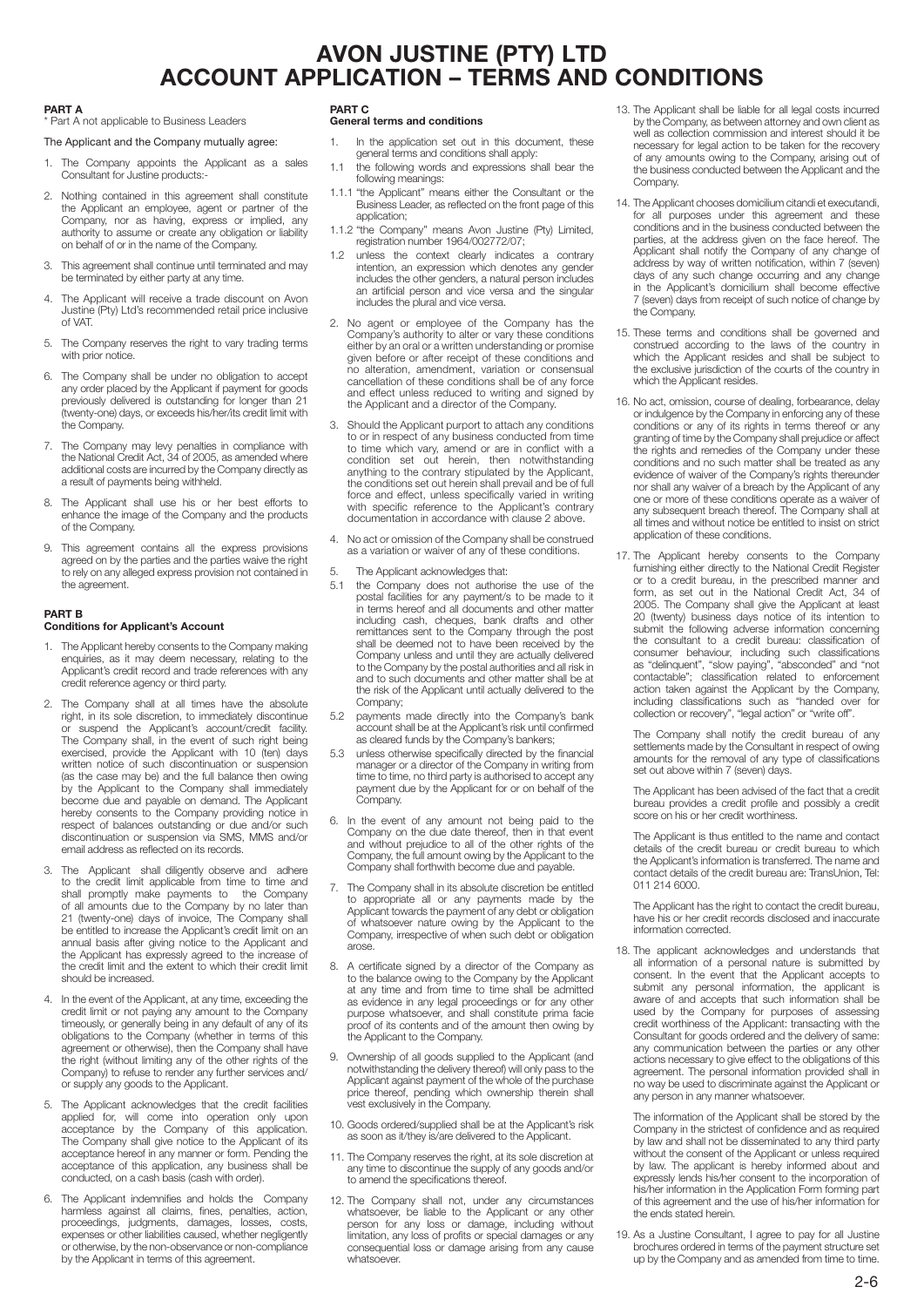# AVON JUSTINE (PTY) LTD ACCOUNT APPLICATION – TERMS AND CONDITIONS

#### PART A

\* Part A not applicable to Business Leaders

### The Applicant and the Company mutually agree:

- 1. The Company appoints the Applicant as a sales Consultant for Justine products:-
- 2. Nothing contained in this agreement shall constitute the Applicant an employee, agent or partner of the Company, nor as having, express or implied, any authority to assume or create any obligation or liability on behalf of or in the name of the Company.
- This agreement shall continue until terminated and may be terminated by either party at any time.
- 4. The Applicant will receive a trade discount on Avon Justine (Pty) Ltd's recommended retail price inclusive of VAT.
- 5. The Company reserves the right to vary trading terms with prior notice
- 6. The Company shall be under no obligation to accept any order placed by the Applicant if payment for goods previously delivered is outstanding for longer than 21 (twenty-one) days, or exceeds his/her/its credit limit with the Company.
- 7. The Company may levy penalties in compliance with the National Credit Act, 34 of 2005, as amended where additional costs are incurred by the Company directly as a result of payments being withheld.
- 8. The Applicant shall use his or her best efforts to enhance the image of the Company and the products of the Company.
- 9. This agreement contains all the express provisions agreed on by the parties and the parties waive the right to rely on any alleged express provision not contained in the agreement.

### PART B

### Conditions for Applicant's Account

- 1. The Applicant hereby consents to the Company making enquiries, as it may deem necessary, relating to the Applicant's credit record and trade references with any credit reference agency or third party.
- 2. The Company shall at all times have the absolute right, in its sole discretion, to immediately discontinue or suspend the Applicant's account/credit facility. The Company shall, in the event of such right being exercised, provide the Applicant with 10 (ten) days written notice of such discontinuation or suspension (as the case may be) and the full balance then owing by the Applicant to the Company shall immediately become due and payable on demand. The Applicant hereby consents to the Company providing notice in respect of balances outstanding or due and/or such discontinuation or suspension via SMS, MMS and/or email address as reflected on its records.
- 3. The Applicant shall diligently observe and adhere to the credit limit applicable from time to time and shall promptly make payments to the Company of all amounts due to the Company by no later than 21 (twenty-one) days of invoice, The Company shall be entitled to increase the Applicant's credit limit on an annual basis after giving notice to the Applicant and the Applicant has expressly agreed to the increase of the credit limit and the extent to which their credit limit should be increased.
- 4. In the event of the Applicant, at any time, exceeding the credit limit or not paying any amount to the Company timeously, or generally being in any default of any of its obligations to the Company (whether in terms of this agreement or otherwise), then the Company shall have the right (without limiting any of the other rights of the Company) to refuse to render any further services and/ or supply any goods to the Applicant.
- 5. The Applicant acknowledges that the credit facilities applied for, will come into operation only upon acceptance by the Company of this application. The Company shall give notice to the Applicant of its acceptance hereof in any manner or form. Pending the acceptance of this application, any business shall be conducted, on a cash basis (cash with order).
- The Applicant indemnifies and holds the Company harmless against all claims, fines, penalties, action, proceedings, judgments, damages, losses, costs, expenses or other liabilities caused, whether negligently or otherwise, by the non-observance or non-compliance by the Applicant in terms of this agreement.

## PART C

#### General terms and conditions

- 1. In the application set out in this document, these general terms and conditions shall apply:
- 1.1 the following words and expressions shall bear the following meanings:
- 1.1.1 "the Applicant" means either the Consultant or the Business Leader, as reflected on the front page of this application;
- 1.1.2 "the Company" means Avon Justine (Pty) Limited, registration number 1964/002772/07;
- 1.2 unless the context clearly indicates a contrary intention, an expression which denotes any gender includes the other genders, a natural person includes an artificial person and vice versa and the singular includes the plural and vice versa.
- 2. No agent or employee of the Company has the Company's authority to alter or vary these conditions either by an oral or a written understanding or promise given before or after receipt of these conditions and no alteration, amendment, variation or consensual cancellation of these conditions shall be of any force and effect unless reduced to writing and signed by the Applicant and a director of the Company.
- 3. Should the Applicant purport to attach any conditions to or in respect of any business conducted from time to time which vary, amend or are in conflict with a condition set out herein, then notwithstanding anything to the contrary stipulated by the Applicant, the conditions set out herein shall prevail and be of full force and effect, unless specifically varied in writing with specific reference to the Applicant's contrary documentation in accordance with clause 2 above.
- 4. No act or omission of the Company shall be construed as a variation or waiver of any of these conditions.
- 5. The Applicant acknowledges that:<br>5.1 the Company does not authoris
- 5.1 the Company does not authorise the use of the postal facilities for any payment/s to be made to it in terms hereof and all documents and other matter including cash, cheques, bank drafts and other remittances sent to the Company through the post shall be deemed not to have been received by the Company unless and until they are actually delivered to the Company by the postal authorities and all risk in and to such documents and other matter shall be at the risk of the Applicant until actually delivered to the Company;
- 5.2 payments made directly into the Company's bank account shall be at the Applicant's risk until confirmed as cleared funds by the Company's bankers;
- unless otherwise specifically directed by the financial manager or a director of the Company in writing from time to time, no third party is authorised to accept any payment due by the Applicant for or on behalf of the Company.
- 6. In the event of any amount not being paid to the Company on the due date thereof, then in that event and without prejudice to all of the other rights of the Company, the full amount owing by the Applicant to the Company shall forthwith become due and payable.
- 7. The Company shall in its absolute discretion be entitled to appropriate all or any payments made by the Applicant towards the payment of any debt or obligation of whatsoever nature owing by the Applicant to the Company, irrespective of when such debt or obligation arose.
- 8. A certificate signed by a director of the Company as to the balance owing to the Company by the Applicant at any time and from time to time shall be admitted as evidence in any legal proceedings or for any other purpose whatsoever, and shall constitute prima facie proof of its contents and of the amount then owing by the Applicant to the Company.
- 9. Ownership of all goods supplied to the Applicant (and notwithstanding the delivery thereof) will only pass to the Applicant against payment of the whole of the purchase price thereof, pending which ownership therein shall vest exclusively in the Company.
- 10. Goods ordered/supplied shall be at the Applicant's risk as soon as it/they is/are delivered to the Applicant.
- 11. The Company reserves the right, at its sole discretion at any time to discontinue the supply of any goods and/or to amend the specifications thereof.
- 12. The Company shall not, under any circumstances whatsoever, be liable to the Applicant or any other person for any loss or damage, including without limitation, any loss of profits or special damages or any consequential loss or damage arising from any cause whatsoever.
- 13. The Applicant shall be liable for all legal costs incurred by the Company, as between attorney and own client as well as collection commission and interest should it be necessary for legal action to be taken for the recovery of any amounts owing to the Company, arising out of the business conducted between the Applicant and the **Company**
- 14. The Applicant chooses domicilium citandi et executandi, for all purposes under this agreement and these conditions and in the business conducted between the parties, at the address given on the face hereof. The Applicant shall notify the Company of any change of address by way of written notification, within 7 (seven) days of any such change occurring and any change in the Applicant's domicilium shall become effective 7 (seven) days from receipt of such notice of change by the Company.
- 15. These terms and conditions shall be governed and construed according to the laws of the country in which the Applicant resides and shall be subject to the exclusive jurisdiction of the courts of the country in which the Applicant resides.
- 16. No act, omission, course of dealing, forbearance, delay or indulgence by the Company in enforcing any of these conditions or any of its rights in terms thereof or any granting of time by the Company shall prejudice or affect the rights and remedies of the Company under these conditions and no such matter shall be treated as any evidence of waiver of the Company's rights thereunder nor shall any waiver of a breach by the Applicant of any one or more of these conditions operate as a waiver of any subsequent breach thereof. The Company shall at all times and without notice be entitled to insist on strict application of these conditions.
- 17. The Applicant hereby consents to the Company furnishing either directly to the National Credit Register or to a credit bureau, in the prescribed manner and form, as set out in the National Credit Act, 34 of 2005. The Company shall give the Applicant at least 20 (twenty) business days notice of its intention to submit the following adverse information concerning the consultant to a credit bureau: classification of consumer behaviour, including such classifications as "delinquent", "slow paying", "absconded" and "not contactable"; classification related to enforcement action taken against the Applicant by the Company, including classifications such as "handed over for including classifications such as "handed over collection or recovery", "legal action" or "write off".

The Company shall notify the credit bureau of any settlements made by the Consultant in respect of owing amounts for the removal of any type of classifications set out above within 7 (seven) days.

The Applicant has been advised of the fact that a credit bureau provides a credit profile and possibly a credit score on his or her credit worthiness.

The Applicant is thus entitled to the name and contact details of the credit bureau or credit bureau to which the Applicant's information is transferred. The name and contact details of the credit bureau are: TransUnion, Tel: 011 214 6000.

The Applicant has the right to contact the credit bureau, have his or her credit records disclosed and inaccurate information corrected.

18. The applicant acknowledges and understands that all information of a personal nature is submitted by consent. In the event that the Applicant accepts to submit any personal information, the applicant is aware of and accepts that such information shall be used by the Company for purposes of assessing credit worthiness of the Applicant: transacting with the Consultant for goods ordered and the delivery of same: any communication between the parties or any other actions necessary to give effect to the obligations of this agreement. The personal information provided shall in no way be used to discriminate against the Applicant or any person in any manner whatsoever.

The information of the Applicant shall be stored by the Company in the strictest of confidence and as required by law and shall not be disseminated to any third party without the consent of the Applicant or unless required by law. The applicant is hereby informed about and expressly lends his/her consent to the incorporation of his/her information in the Application Form forming part of this agreement and the use of his/her information for the ends stated herein.

19. As a Justine Consultant, I agree to pay for all Justine brochures ordered in terms of the payment structure set up by the Company and as amended from time to time.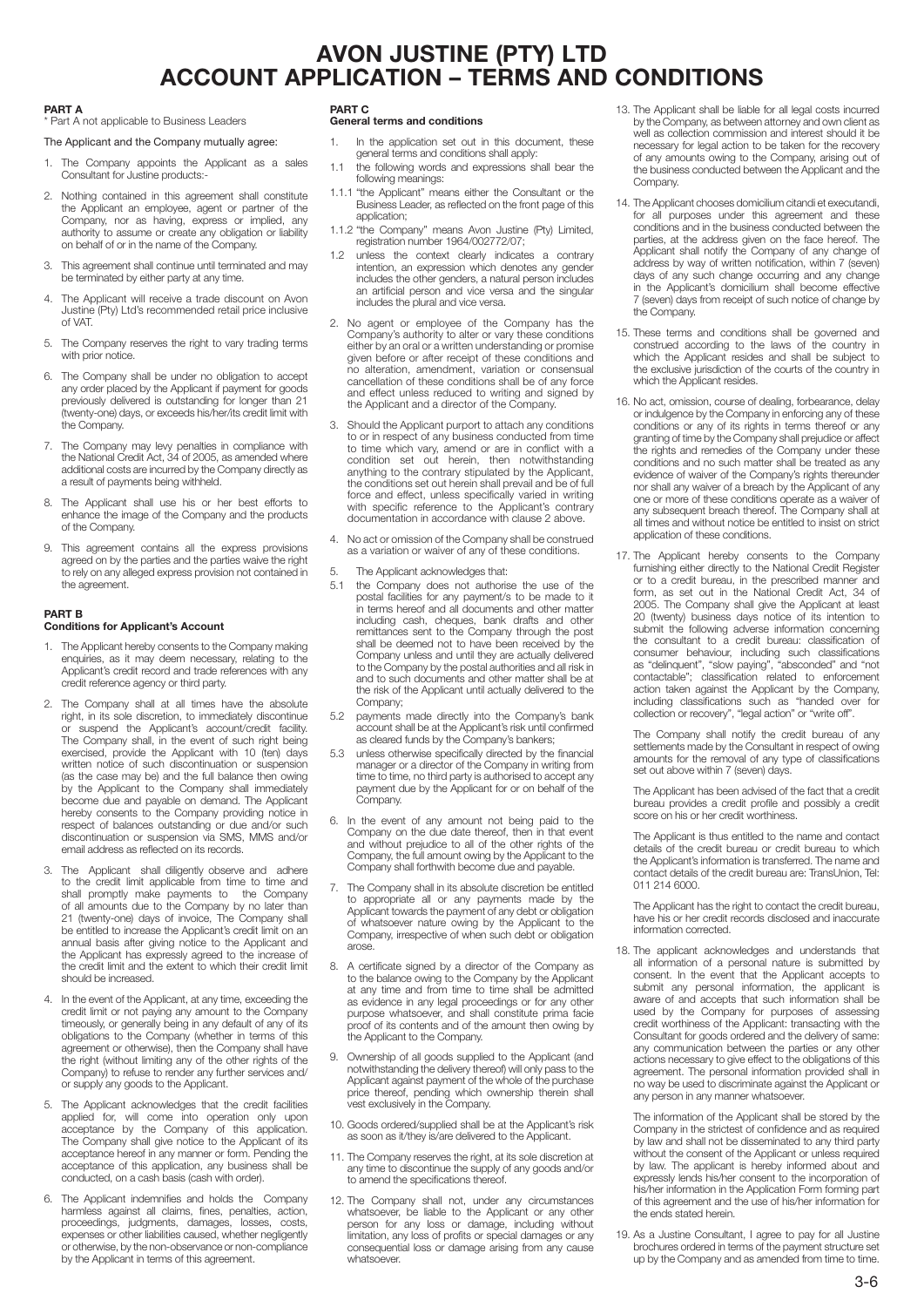# 1. Getting started as a Justine Consultant – finding Customers

- Opt in for our WhatsApp Broadcast communications to stay in touch
- Make sure everybody in your circle/network knows you have joined Justine
- Distribute your brochures and share the Justine Mobile App
- Collect orders from your Customers
- Place your order (as below)
- Collect payment and deliver to Customers, leave the next month's brochure (NB: Exchange products for money – NO MONEY, NO PRODUCTS - NO EXCEPTIONS)
- Deposit what you owe Justine (see invoice) the rest is yours instant earnings!

# 2. Selling tips

- Let Customers try samples and demo products you order these from the *Just For You* (a special brochure for Consultants only – NOT for Customers)
- Provide good Customer service deliver on time, give a new brochure, answer questions

## 3. How do you earn?

- You earn discount on all products you order, based on your order value:
	- o 25% on Tissue Oil and Skincare
	- o 22% on Tissue Oil Baby, body, hand & foot care, fragrances
	- o 10% on non-cosmetic items (jewellery, bags, watches)

## 4. Brochures and Samples

- Justine brochures and product samples are powerful sales tools
- Know your brochure each month
- Use the brochure's easy-to-follow and exciting layout, scented pages and new offers
- Take advantage of the *Just For You* for demo products and samples, as well as product training

# 5. Placing your order

- Online at www.justine.co.za
	- o Using your Justine account number register by clicking on "Login to your Justine account" then "Register now"
	- o Once registered, log-in as a Representative to access the latest information you need to know: place orders,

pay by credit/debit card, track orders and view online training material

- **SMS** order
	- o SMS your orders to 43117 for South Africa; +27833239096 for Namibia, using this format:
	- o 0spaceaccountnumberspacemonthnumberspacecodespacequantityspace (Just keep adding product codes and quantities)

# 6. Paying for your order

- Internet banking
	- o ABSA use the account details found on your invoice (Use your Justine account number as your reference)
- Pay@
	- o These are found at various locations including Pick n Pay, Checkers, Shoprite, Engen garages, Woolworths, Ackermans, Boxer, U-Save, Pep stores
	- o Use the Pay@ reference number as it appears on your invoice
- VISA or Mastercard
	- o Log-in to www.avon.co.za to pay your account using VISA or Mastercard

# For further training & assistance please call your Business Leader or contact our Service Centre on 0860 10 23 45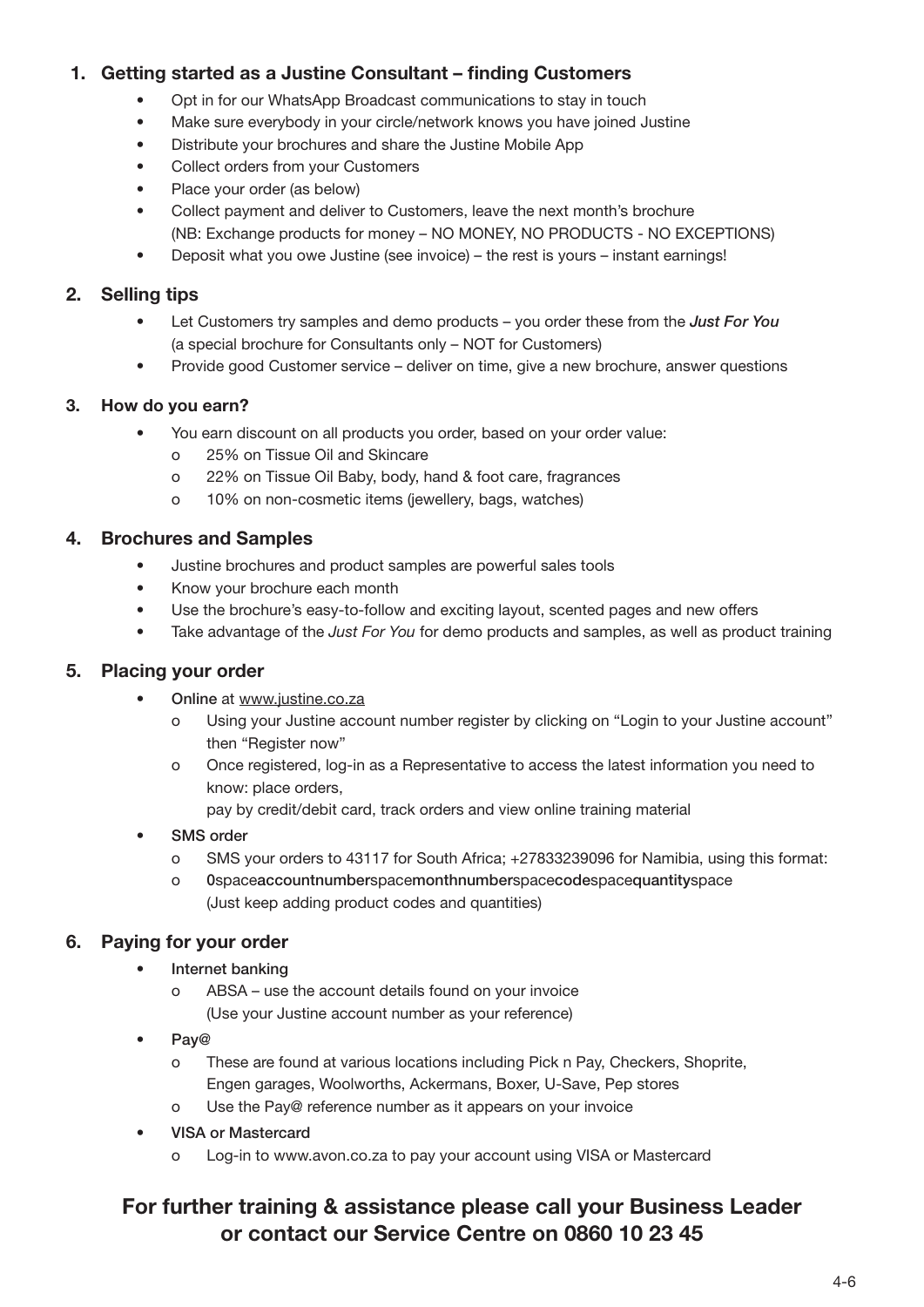### REPRESENTATIVE/CONSULTANT AGREEMENT

("Agreement")

#### between

### AVON JUSTINE (PTY) LTD

(Registration number: 1964/002772/07)

148A Kelvin Drive, Woodlands Ext 4, Sandton, Johannesburg 2080 ("Avon Justine")

\_\_\_\_\_\_\_\_\_\_\_\_\_\_\_\_\_\_\_\_\_\_\_\_\_\_\_\_\_\_\_\_\_\_\_\_\_\_\_\_\_\_\_\_\_\_\_\_\_\_\_\_\_\_\_\_\_\_\_\_\_\_

\_\_\_\_\_\_\_\_\_\_\_\_\_\_\_\_\_\_\_\_\_\_\_\_\_\_\_\_\_\_\_\_\_\_\_\_\_\_\_\_\_\_\_\_\_\_\_\_\_\_\_\_\_\_\_\_\_\_\_\_\_\_

and

Name:\_\_\_\_\_\_\_\_\_\_\_\_\_\_\_\_\_\_\_\_\_\_\_\_\_\_\_\_\_\_\_\_\_\_\_\_\_\_\_\_\_\_\_\_\_\_\_\_\_\_\_\_\_\_\_\_

Identity number:

Address:

Representative/Consultant Code: ("the Representative/Consultant")

Sales/Business Leader:

Area: \_\_\_\_\_\_\_\_\_\_\_\_\_\_\_\_\_\_\_\_\_\_\_\_\_\_\_\_\_\_\_\_\_\_\_\_\_\_\_\_\_\_\_\_\_\_\_\_\_\_\_\_\_\_\_\_\_

Area Sales Manager:

IT IS AGREED as follows:

### 1. INTERPRETATION

- 1.1 "Activities" means the undertaking by the Representative/ Consultant to promote and sell the products of Avon Justine in accordance with the Avon Justine sales model at any given time;
- 1.2 "Area" means the geographic area comprising the sales district in which the Representative/Consultant operates, as approved by Avon Justine;
- 1.3 "Representative/Consultant account" means the account opened by Avon Justine's credit control department in the name of the Representative/Consultant;
- 1.4 "Sales/Business Leader" means the person responsible for recruiting the Representative/Consultant and to whose Team the Representative/Consultant belongs;
- 1.5 "Team" means the total number of Representative(s)/ Consultant(s) recruited by the Sales/Business Leader, including the Representative/Consultant who is directly responsible to such Sales/Business Leader, as well as the Sales/Business Leader.

## 2. APPOINTMENT

- 2.1 Avon Justine hereby appoints the Representative/ Consultant to undertake the Activities in the Area and the Representative/Consultant agrees to undertake the Activities on the terms and conditions of this Agreement. This Agreement grants no distribution rights to the Representative/Consultant in respect of any products supplied by Avon Justine.
- 2.2 Nothing in the Agreement renders the Representative/ Consultant an employee, worker, agent or partner of Avon Justine, his/her Sales/Business Leader, or any member of the Team.
- 2.3 The Representative/Consultant understands and agrees that he/she is a self-employed independent contractor and is solely responsible for arranging the necessary tools and funds in order to perform the Activities.
- 2.4 The Representative/Consultant may, with the prior written approval of Avon Justine, appoint a suitably qualified and skilled substitute to undertake the Activities instead of the Representative/Consultant, provided that the substitute enters into direct undertakings with Avon Justine, including with regard to confidentiality. If Avon Justine accepts the substitute, any fees payable for undertaking the Activities will remain payable to the Representative/ Consultant and the Representative/Consultant will be responsible remuneration of the substitute.

### AVON JUSTINE (PTY) LTD 5-6

### 3. RESPONSIBILITIES OF THE REPRESENTATIVE/CONSULTANT

- 3.1 The Representative/Consultant will undertake the Activities in a professional manner and to the standards required by Avon Justine.
- 3.2 The Representative/Consultant is fully responsible for:
	- 3.2.1 complying with all requirements, statutory or otherwise, which are applicable to independent contractors and persons performing activities such as the Activities; and
	- 3.2.2 paying all costs, and expenses associated with his/ her business activities including all tax, insurance, telephone accounts and any other costs.
- 3.3 The Representative/Consultant may not hold him/herself out as being authorized to: negotiate the sale or purchase of goods on behalf of or in the name of Avon Justine; incur any expenditure, debts, liabilities or obligations in the name of or for the account of Avon Justine; and/or commit Avon Justine to agreements with third parties, unless he/she is expressly authorized to do so in writing by Avon Justine.
- 3.4 The Representative/Consultant must order products only on his/her own Representative /Consultant account and not on the account of any other Representative/Consultant.
- 3.5 The Representative/Consultant may not promote Avon Justine's products in any manner which is likely to mislead or deceive potential customers. In particular, the Representative/Consultant must not persuade anyone to make a payment by promising benefits from getting others to join Avon Justine as Representatives/Consultants or Sales/Business Leaders.
- 3.6 The Representative/Consultant indemnifies Avon Justine for and in respect of any liability for any claim arising as a result of a breach by the Representative/ Consultant of the terms of this Agreement.

## 4. CONFLICTS OF INTEREST

- 4.1 The Representative/Consultant warrants that he/she is over the age of 18 at the time of signing this Agreement.
- 4.2 The Representative/Consultant agrees not to encourage or invite Avon Justine's Representatives/Consultants or Sales/Business Leaders to participate in other network or multi-level marketing or direct selling programmes in competition with those promoted by Avon Justine.
- 4.3 Nothing in this Agreement prevents the Representative/ Consultant from being engaged in any other business, occupation or activity provided that such business, occupation or activity does not cause a breach of or conflict with any of the Representative/Consultant obligations under this Agreement.

### 5. PAYMENTS AND DISTRIBUTIONS

- 5.1 As consideration for the Activities, the Representative/ Consultant may retain part of the amount paid to him/ her by customers in respect of sales of Avon Justine products, which amount is calculated as a percentage of his/ her Brochure Sales as per the current discount model in place at the Avon Justine from time to time. A copy of the current discount model is available from your Sales/ Business Leader upon request. The discount model may be amended by Avon Justine from time to time in accordance with the requirements of clause 10.4.
- 5.2 All disbursements incurred by the Representative/ Consultant in the course and scope of the Activities rendered in terms of this Agreement are for his/her own account.
- 5.3 Avon Justine shall be under no obligation to accept any order placed by the Representative/Consultant if payment for goods previously delivered to the Representative/ Consultant has been outstanding for longer than 21 days or the Representative/Consultant has exceeded his/her credit limit.

### 6. INTELLECTUAL PROPERTY

6.1 The Representative/Consultant must do nothing to bring Avon Justine into disrepute or damage the distinctive quality of Avon Justine's trademarks or trade names, which are the exclusive property of Avon Justine or its affiliated companies and which are protected by law.